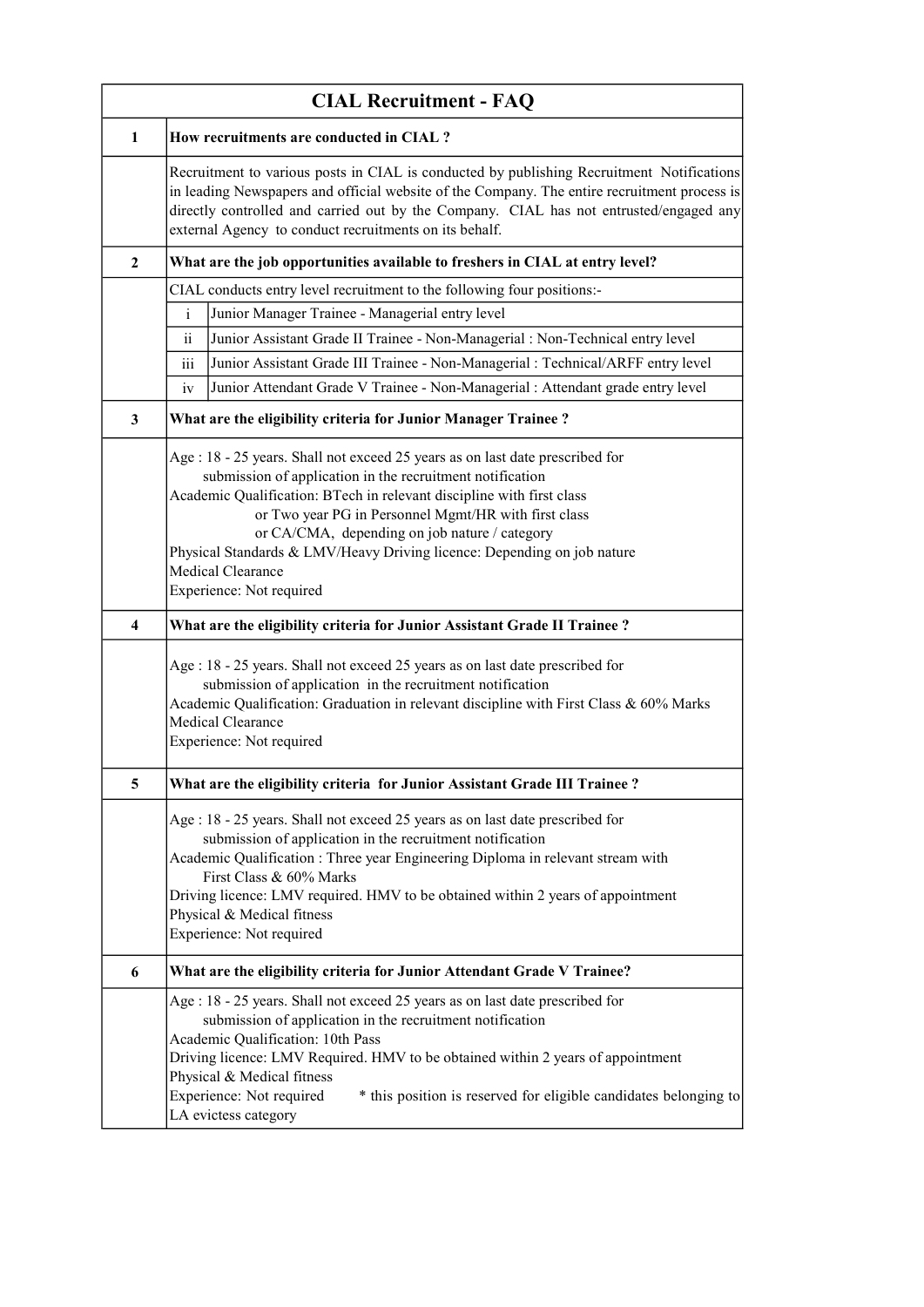| $\overline{7}$ | What are the various stages involved in the recruitment process of CIAL ?                                                                                                                     |
|----------------|-----------------------------------------------------------------------------------------------------------------------------------------------------------------------------------------------|
|                | The Board of Directors of the Company is the apex body which approves positions in CIAL.                                                                                                      |
|                | Recruitment process is initiated against Board approved vacancies by advertising the                                                                                                          |
|                | Recruitment Notifications in leading Newspapers and CIAL website.                                                                                                                             |
|                | Various stages involved in Recruitment process are :                                                                                                                                          |
|                | - Inviting Applications online [Online Application process includes registration of profile                                                                                                   |
|                | by the Candidates and submission of Application]                                                                                                                                              |
|                | - Shortlisting of eligible Candidates for Physical test/ Written test / Interview                                                                                                             |
|                | depending on the category of post.                                                                                                                                                            |
|                | - Physical Efficiency Test is conducted for certain positions as specified in the                                                                                                             |
|                | Notification                                                                                                                                                                                  |
|                | - Publishing of List of Candidates qualified in Physical Efficiency Test in CIAL                                                                                                              |
|                | website                                                                                                                                                                                       |
|                | - Conducting Written Test for shortlisted candidates                                                                                                                                          |
|                | - Shortlisting of Candidates for Interview                                                                                                                                                    |
|                | - Conducting Interview                                                                                                                                                                        |
|                | - Preparing Rank List by consolidating the marks obtained in Written Test and<br>Interview                                                                                                    |
|                | - Publishing the Rank List in the official website www.cial.aero                                                                                                                              |
|                | - Sending Appointment Orders to Candidates as per Rank Order                                                                                                                                  |
|                | - Conducting Medical Examination prior to confirmation of appointment                                                                                                                         |
|                | - Submission of Police Clearance Certificate by the selected candidates                                                                                                                       |
|                | - Joining Process                                                                                                                                                                             |
|                | - Induction                                                                                                                                                                                   |
|                | - Posting to various Departments                                                                                                                                                              |
| 8              | How does CIAL advertise a job vacancy?                                                                                                                                                        |
|                | CIAL advertises job opportunities/vacancies through its official website www.cial.aero and                                                                                                    |
|                | leading newspapers (two regional & two national dailies depending on job category). Brief                                                                                                     |
|                | Advertisement is published in newspapers and detailed Notification is published in the                                                                                                        |
|                | official website of the Company.                                                                                                                                                              |
| 9              | Where will the Candidates get the details about notified vacancies?                                                                                                                           |
|                | Information on notified vacancies and detailed eligibility criteria such as qualification, age                                                                                                |
|                | etc. will be available in the detailed notification published in the official website of the                                                                                                  |
|                | company, www.cial.aero                                                                                                                                                                        |
| 10             | How can a Candidate submit Application?                                                                                                                                                       |
|                |                                                                                                                                                                                               |
|                | Candidates are required to submit their Applications only through online. Submission of                                                                                                       |
|                | application should be against notified vacancies within the prescribed time limit as specified<br>in the recruitment advertisement. No other mode of submission is allowed. As part of online |
|                | Application process, Candidates are required to register and create a profile in the website                                                                                                  |
|                | www.cial.aero. Candidates should meet the eligibility criteria for successful submission of                                                                                                   |
|                | application.                                                                                                                                                                                  |
| 11             | Is there any Application fee / Documentation fee?                                                                                                                                             |
|                | No. CIAL does not collect any fee from the Candidates at any stage of the recruitment                                                                                                         |
|                | process.                                                                                                                                                                                      |
| 12             | Does a Candidate need to submit any documents along with job application?                                                                                                                     |
|                | Candidates are required to submit their Applications online. They need not submit any                                                                                                         |
|                | documents while applying for a post. They are required to produce Original documents only                                                                                                     |
|                | when it is directed to produce the same for verification during later stages of recruitment                                                                                                   |
|                | process.                                                                                                                                                                                      |
| 13             | How does a Candidate know the progress of recruitment after submitting application?                                                                                                           |
|                |                                                                                                                                                                                               |
|                | Candidates can check the progress by logging in to his/her account. The portal is regularly<br>updated about the progress and on completion of each stage of the recruitment, eligible        |
|                | candidates will get SMS and e-mail to their registered mobile number and email id.                                                                                                            |
|                |                                                                                                                                                                                               |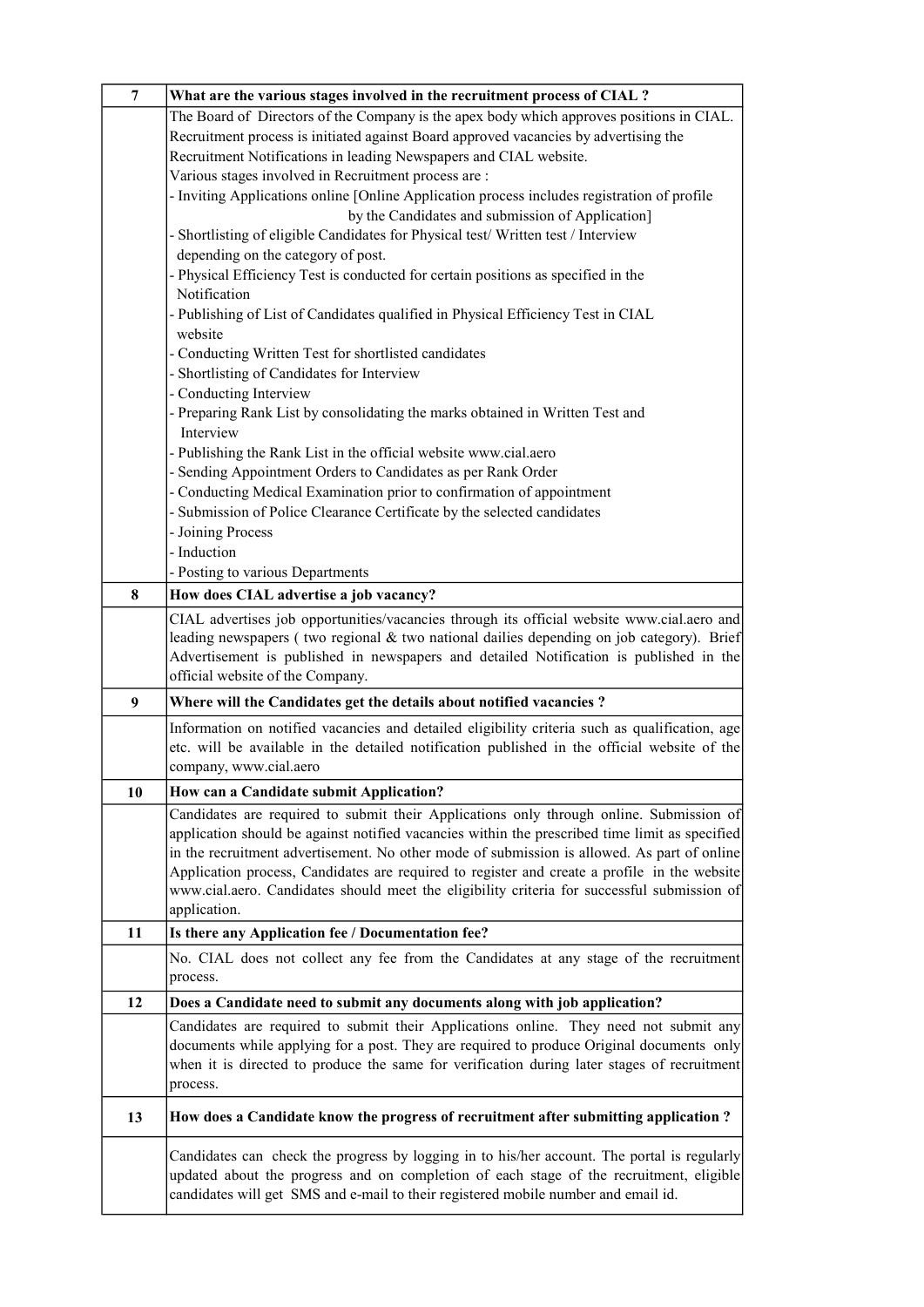| 14 | Is there any Physical test for any of the entry level posts?                                    |
|----|-------------------------------------------------------------------------------------------------|
|    | Yes. Shortlisted Candidates should clear Physical test in order to qualify for Written test for |
|    | the following posts:                                                                            |
|    | 1. Junior Manager Trainee - ARFF                                                                |
|    | 2. Junior Assistant Gr.III Trainee - Technical/ARFF                                             |
|    | 3. Junior Attendant Gr.V Trainee                                                                |
|    | Physical test consists of Physical Measurement Test and Physical Endurance Test. Candidates     |
|    | should meet the physical standards such as height, weight, chest expansion, no knocking         |
|    | knee, flat foot, bow legs etc. specified for the post, in order to qualify in Measurement test. |
|    | Those qualifying the Physical Measurement test will only be eligible to attend Physical         |
|    | Endurance test. Candidates qualifying both Physical Measurement test & Physical Endurance       |
|    | test will only be qualified for Written test.                                                   |
| 15 | What are the standards prescribed for Physical test?                                            |
|    |                                                                                                 |
|    | The minimum physical standards w.r.t. height, weight and chest are:                             |
|    | Height: 165 cm, Weight: 55 kg, Chest: 81 cm with an expansion of 5 cm.                          |
|    | Should not have any physical deformity, knocking knee, flat foot, bow legs, fractured limbs     |
|    | etc.                                                                                            |
|    | Eye sight criteria : Distant vision - 6/6 both eyes, Near vision - N-5 both eyes                |
|    | Should not have colour blindness, night blindness, squint eyes etc.                             |
|    | Should have full field of vision                                                                |
|    | Hearing - Normal, Speech - Normal                                                               |
|    | Should be medically fit.                                                                        |
|    | Five out of the following eight events should be cleared to qualify Physical Endurance test :   |
|    | 1.100 Mtrs run- to complete within 14 seconds                                                   |
|    | 2. Sand bag carrying - 70 kg 30 mtr. up and 30 mtr. down without stopping                       |
|    | 3. Pole climbing - 20 feet                                                                      |
|    | 4.Chin up - 5 times                                                                             |
|    | 5. Rope climbing - 20 feet                                                                      |
|    | 6.Long jump - 12 feet                                                                           |
|    | 7. High jump - 3.5 feet                                                                         |
|    | 8.1000 Mtrs run - 5 Minutes                                                                     |
|    | Maximum two chances will be given for items 3, 5, 6 $\&$ 7 above. For all other events, only    |
|    | one chance will be given.                                                                       |
|    | The above tests and criteria are general in nature and subject to change as per the requirments |
|    | of each post/profile.                                                                           |
| 16 | <b>How Written test is conducted?</b>                                                           |
|    | Call letter for Written test for the shortlisted candidates will be uploaded in the portal.     |
|    | Candidates are required to login their respective id and download the Call letter. Written test |
|    | will be normally of objective type with duration of 90 minutes for 100 questions.               |
|    |                                                                                                 |
| 17 | Whether CIAL will publish Answer Keys of the Written test?                                      |
|    | Yes. Answer Key of Written test will be published in the official website of CIAL               |
|    | (www.cial.aero) within two working days on completion of the test.                              |
| 18 | Whether Candidates are allowed to challenge the Answer Key published?                           |
|    | Yes. Candidates are allowed to challenge the Answer key published, with proof. Candidates       |
|    | are required to submit their explanation with proof within seven days from the date of release  |
|    | of Answer key in the official website of CIAL. CIAL will put up the same before an Expert       |
|    | panel. The decision of the Experts panel after review, will be final.                           |
| 19 | How do the Candidates know marks in Written test?                                               |
|    | Carbonless copy of the OMR Answer sheet is returned to all Candidates who have attended         |
|    | the test and Answer key is published in the website of CIAL.                                    |